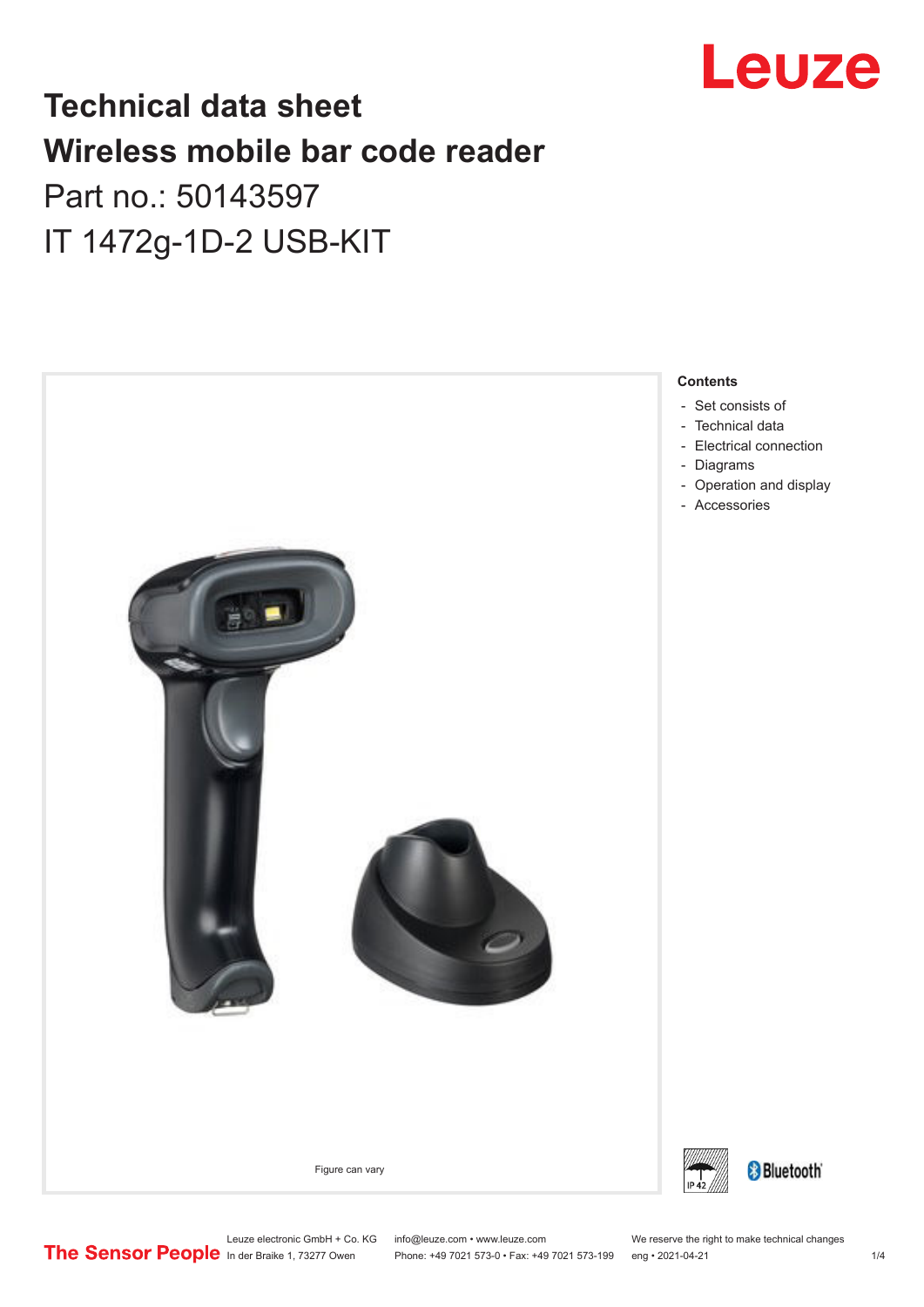## <span id="page-1-0"></span>**Set consists of**

# **Leuze**

| Quantity     | Part no. | <b>Designation</b>       | <b>Article</b>        | <b>Description</b>                                                                                                                                               |
|--------------|----------|--------------------------|-----------------------|------------------------------------------------------------------------------------------------------------------------------------------------------------------|
| 1            | 50143595 | Base IT 1472g            | <b>Base station</b>   | Interface: PS/2, RS 232, USB<br>Bluetooth range: Class 2<br>Bluetooth version: 2.1<br>Connection 1: RJ41<br>Connection 2: Jack socket<br>Connection 3: Bluetooth |
| $\mathbf{1}$ | 50105384 | <b>Battery IT-series</b> | <b>Battery</b>        | Supply voltage: 3.7 V, DC<br>Battery technology: Lilon<br>Battery storage capacity: 2.4 A h                                                                      |
|              | 50114521 | KB USB-1 IT190x          | Interconnection cable | Suitable for interface: USB<br>Connection 1: USB<br>Connection 2: RJ41<br>Shielded: Yes<br>Cable length: 3,000 mm<br>Sheathing material: PVC                     |

## **Technical data**

#### **Basic data**

| <b>Series</b>           | IT147xg                            |
|-------------------------|------------------------------------|
| <b>Read data</b>        |                                    |
| Code types, readable    | 2/5 Interleaved                    |
|                         | Codabar                            |
|                         | Codablock                          |
|                         | Code 128                           |
|                         | Code 39                            |
|                         | Code 93                            |
|                         | <b>EAN 8/13</b>                    |
|                         | <b>EAN Addendum</b>                |
|                         | GS1 Databar                        |
|                         | <b>GS1 Databar Expanded</b>        |
|                         | <b>GS1 Databar Limited</b>         |
|                         | <b>GS1 Databar Omnidirectional</b> |
|                         | <b>GS1 Databar Stacked</b>         |
|                         | <b>GS1 Databar Truncated</b>       |
|                         | <b>UPC</b>                         |
| <b>Optical data</b>     |                                    |
| <b>Reading distance</b> | 5 400 mm                           |

| <b>Optical data</b>           |                      |
|-------------------------------|----------------------|
| <b>Reading distance</b>       | $5400$ mm            |
| <b>Light source</b>           | <b>LED</b>           |
| LED group                     |                      |
| Camera resolution, horizontal | $1,040\,\mathrm{px}$ |
| Camera resolution, vertical   | 720 px               |
| Bar code contrast (PCS)       | 35%                  |
| Modulus size                  | $0.1270.508$ mm      |
|                               |                      |

| Performance data                   |                        |
|------------------------------------|------------------------|
| Supply voltage U <sub>p</sub>      | 3.7 V, DC              |
| Power consumption, max.            | 1.8 W                  |
| <b>Battery technology</b>          | Lilon                  |
| <b>Battery storage capacity</b>    | $2.4A \cdot h$         |
| <b>Interface</b>                   |                        |
| <b>Type</b>                        | PS/2, RS 232, USB      |
| <b>RS 232</b>                      |                        |
| <b>Function</b>                    | Process                |
|                                    |                        |
| <b>USB</b>                         |                        |
| <b>Function</b>                    | Process                |
|                                    |                        |
| <b>Connection</b>                  |                        |
| <b>Bluetooth range</b>             | Class <sub>2</sub>     |
| <b>Bluetooth version</b>           | 42                     |
|                                    |                        |
| <b>Connection 1</b>                |                        |
| <b>Type of connection</b>          | <b>Bluetooth</b>       |
| <b>Mechanical data</b>             |                        |
| Dimension (W x H x L)              | 173 mm x 82 mm x 62 mm |
| <b>Housing material</b>            | Plastic                |
| <b>Plastic housing</b>             | <b>UL 94-V0</b>        |
| Net weight                         | 210g                   |
|                                    |                        |
| <b>Environmental data</b>          |                        |
| Ambient temperature, operation     | 050 °C                 |
| Ambient temperature, storage       | $-40$ 70 °C            |
| Relative humidity (non-condensing) | 095%                   |
| Drop height                        | 1.8 <sub>m</sub>       |
| <b>Measurements relative to</b>    | Concrete floor         |
|                                    |                        |
| <b>Certifications</b>              |                        |
| Degree of protection               | <b>IP 42</b>           |
|                                    |                        |

Leuze electronic GmbH + Co. KG info@leuze.com • www.leuze.com We reserve the right to make technical changes ln der Braike 1, 73277 Owen Phone: +49 7021 573-0 • Fax: +49 7021 573-199 eng • 2021-04-21 2/4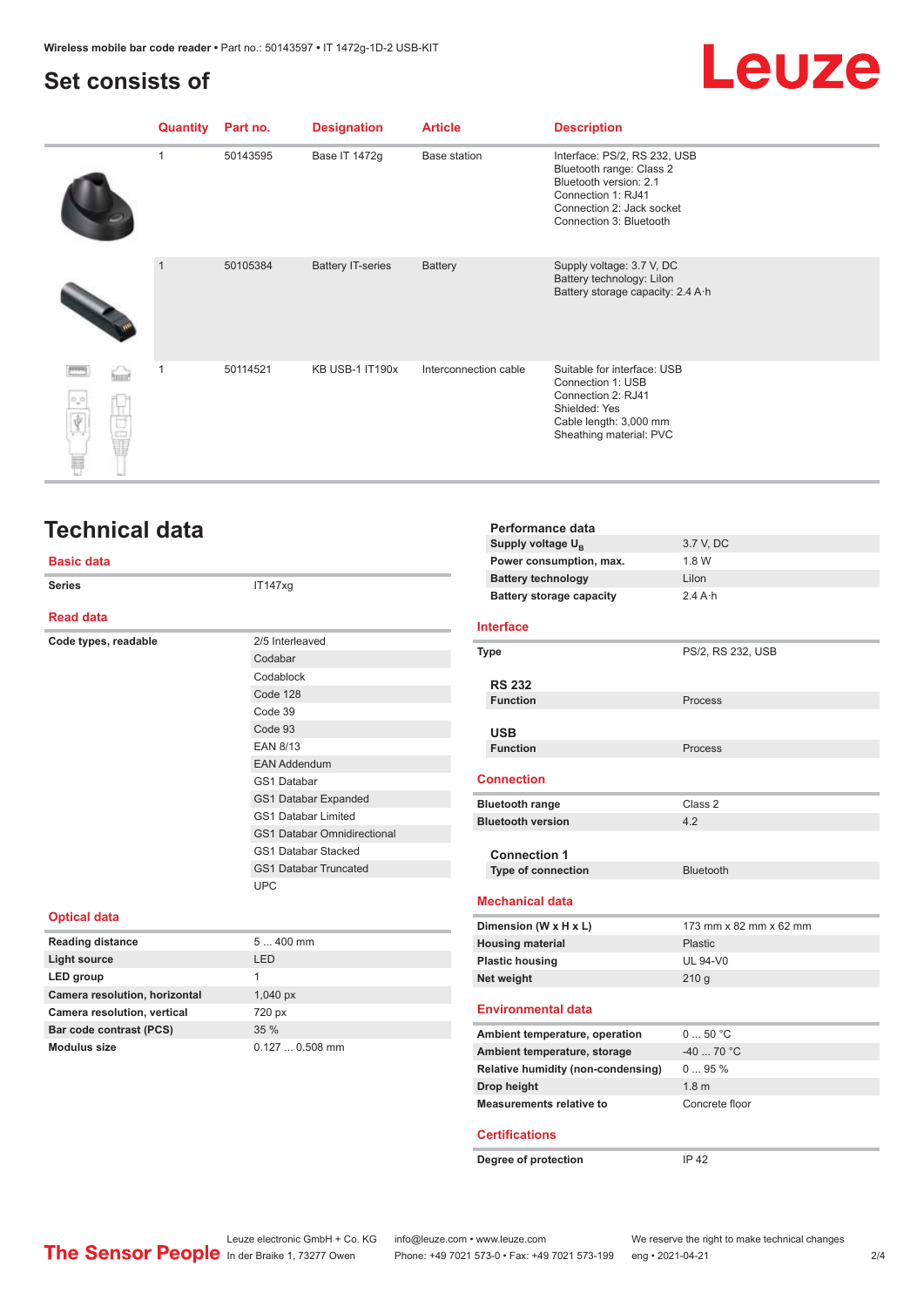## <span id="page-2-0"></span>**Technical data**

| <b>Customs tariff number</b> | 85044055 |
|------------------------------|----------|
| eCl@ss 5.1.4                 | 27280101 |
| eCl@ss 8.0                   | 27280101 |
| eCl@ss 9.0                   | 27280101 |
| eCl@ss 10.0                  | 27280101 |
| eCl@ss 11.0                  | 27280101 |
| <b>ETIM 5.0</b>              | EC002550 |
| <b>ETIM 6.0</b>              | EC002550 |
| <b>ETIM 7.0</b>              | EC002550 |

## **Electrical connection**

#### **Connection 1**

| <b>Function</b>           | Configuration interface |
|---------------------------|-------------------------|
|                           | Data interface          |
| <b>Type of connection</b> | <b>Bluetooth</b>        |

## **Diagrams**

#### Typical reading behavior

|            | A [mil] | $\lfloor mm \rfloor$<br>ັ | [mm]<br>∽ | [mm]<br>ັ |
|------------|---------|---------------------------|-----------|-----------|
| Code 39    |         | 0,127                     | 20        | 205       |
| UPC/EAN 13 | -       | ר ר<br>ככ,ט               | 18        | 400       |

A Module size [mil] B Modulus size [mm] C From [mm]

D To [mm]

!

ATTENTION Please observe the note below regarding the reading distances.

## **Operation and display**

| <b>LED</b> | <b>Display</b>        | <b>Meaning</b>      |
|------------|-----------------------|---------------------|
|            | Red, continuous light | Low battery level   |
|            | Green, 1x flashing    | Reading successful  |
|            | Red, flashing         | Communication error |

## **Accessories**

## Connection technology - Connection unit

| Part no. | <b>Designation</b>          | <b>Article</b>             | <b>Description</b>                                                                                                                                     |
|----------|-----------------------------|----------------------------|--------------------------------------------------------------------------------------------------------------------------------------------------------|
| 50112891 | MA 248i Profinet<br>Gateway | Modular connection<br>unit | Supply voltage: 18  30 V<br>Current consumption, max.: 300 mA<br>Interface: PROFINET, RS 232<br>Connections: 6 Piece(s)<br>Degree of protection: IP 65 |